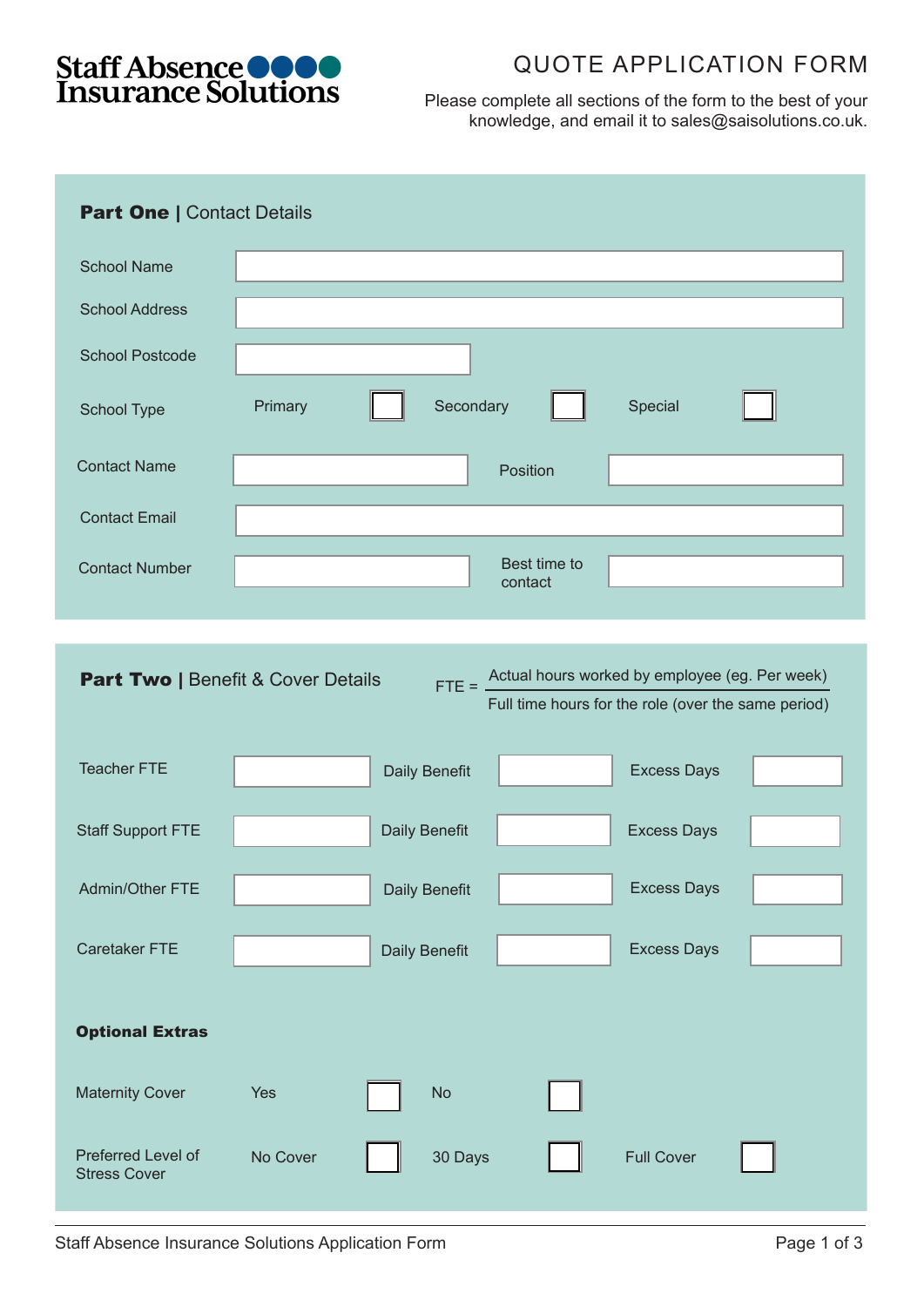## **Part Three | 24 Month Absence Disclosure**

| <b>Dates</b>         | $/16$ to $/$ $/17$ |  | $/17$ to date 18   |
|----------------------|--------------------|--|--------------------|
|                      |                    |  |                    |
| <b>Teachers</b>      | <b>Total Days</b>  |  | <b>Total Days</b>  |
|                      | <b>Total Cases</b> |  | <b>Total Cases</b> |
| <b>Staff Support</b> |                    |  |                    |
|                      | <b>Total Days</b>  |  | <b>Total Days</b>  |
|                      | <b>Total Cases</b> |  | <b>Total Cases</b> |
| Admin/Other          | <b>Total Days</b>  |  | <b>Total Days</b>  |
|                      | <b>Total Cases</b> |  | <b>Total Cases</b> |
|                      |                    |  |                    |
| Caretaker            | <b>Total Days</b>  |  | <b>Total Days</b>  |
|                      | <b>Total Cases</b> |  | <b>Total Cases</b> |
|                      |                    |  |                    |

Please give an overview of the absences that have taken place in the last 2 years.

## **Part Four | Previous Claims Details**

Please provide details of medical conditions leading to absence which exceeded your staff absence insurance excess in the previous 24 months minimum. The insurers prefer as much detail as possible to be able to provide the best premium, so please give as much history as you can.

|                                     | Absence 1 | Absence 2                                                                                                     | Absence 3 | Absence 4 |
|-------------------------------------|-----------|---------------------------------------------------------------------------------------------------------------|-----------|-----------|
| <b>Staff Member's</b><br>Category   |           |                                                                                                               |           |           |
| <b>Staff Member's</b><br><b>FTE</b> |           |                                                                                                               |           |           |
| Absence Start<br>Date               |           |                                                                                                               |           |           |
| <b>Absence End</b><br>Date          |           |                                                                                                               |           |           |
| Cause of<br>Absence                 |           |                                                                                                               |           |           |
| Still Employed                      |           |                                                                                                               |           |           |
|                                     |           | If there are more absences then please complete the rest on a separate sheet and submit with the application. |           |           |